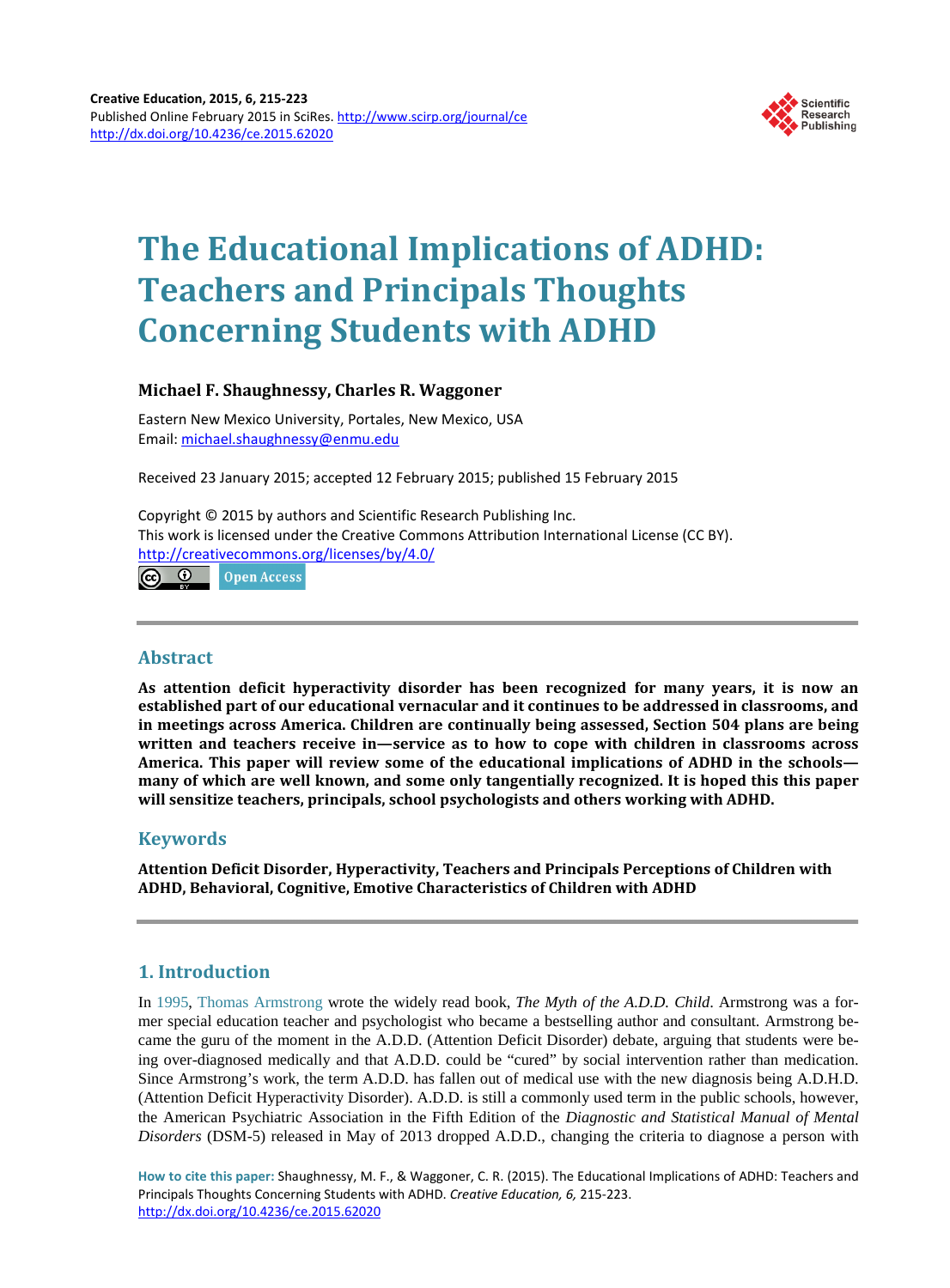A.D.H.D [\(Kinman, 2012\).](#page-8-0) Those that do continue to distinguish between A.D.D. and A.D.H.D. recognize the hyperactivity component as separating the two.

A.D.H.D. requires a medical diagnosis and typically will involve a medication as treatment. The controversy continues as to whether A.D.H.D. is over-diagnosed and those that are diagnosed are unnecessarily medicated.

[Holland and Riley \(2014\)](#page-8-0) report that 6.1% of American children are being treated for A.D.H.D. with some form of prescribed medication. This represents a 42% increase in diagnoses over the past eight years. Some of the more common stimulants utilized in the treatment of A.D.H.D. are Dexedrine, Ritalin, Cylert and Adderall [\(Papolos, K.](#page-8-0) M. D. & Papolos, J., 1999: p. 124).

The educational implications of ADHD are many, and while some have been tangentially addressed, there are both gross and fine implications and there are subtle and not so subtle implications. This paper will first review the educational implications, including diagnosis and medication and then address the educational concerns that are often not examined and explored.

In terms of general learning, the student with ADHD does not seem to be able to focus, concentrate, attend, and remain on task for long periods of time. This child is missing out on vital information that may impact later learning. The child is not learning to follow directions, to listen, and hear and contribute to class discussion and the child or adolescent is missing out on some subtle nuances of language and pronunciation and articulation. Parents and teachers have many questions and concerns about ADHD and many books have been written about this topic (Nass & [Leventhal, 2005\).](#page-8-0) And it seems increasingly that more and more children are being diagnosed with ADHD, but little is forthcoming about the most appropriate way to treat and educate these students with ADHD and the educational implications of ADHD.

#### **1.1. Behavioral Issues**

Because of the fact that the student is often disruptive, hyperactive and inattentive, teachers have to attempt major modifications and accommodations for their behavior. The message that is sent to the child is clear—"You are a behavior problem". You present a challenge to the teacher, and things have to be done to control your behavior and assist you with your problem. The child who is diagnosed now has a label, and their self-esteem has been impacted. Their self-worth may be shattered and their self-concept is now that of a child with a "problem". Sadly, many children, even with medication cannot control their behavior. In some instances, the medication has side effects, or the medication must be constantly titrated so that parents can get some sleep at night or so that the child's grades can improve. The titration or increasing or decreasing of medication can be very time consuming as teachers have to fill out rating scales, or the child has to receive some continuous performance tests to see if in fact the medication is making any kind of appreciable difference.

There are different aspects of behavior and different educational implications. There may be extreme impulsivity where the child cannot sit still or control their movements. They yell out answers rather than waiting patiently for the teacher to call on them. They may impulsively blurt out something inappropriate that they later regret. Often teachers have to spend an inordinate amount of time supervising said students. Their interventions may have to be judiciously prudent so as not to alienate the already sad, distressed child.

In terms of motor activity, the child may be continually moving, drumming with pencils and this unneeded, unnecessary behavior takes time away from on-task work. The child does not have the opportunity perhaps to read, review, repeat or complete assignments. Thus their grades are not a true accurate reflection of what they are capable of doing, but are more a reflection of the fact that their motor excesses interfere with the completion of their work. The teacher then has to constantly remind the child or the parents have to "nag" or prompt or encourage the child to complete homework, further alienating the child from school work. One specific area of concern educationally is writing—the child does not complete sentences, paragraphs and essay or book reports and thus is later ill equipped or prepared to do high school writing. And if the student is fortunate enough to be admitted to college, they are lacking skills in grammar, syntax, sentence structure and all of the basics of rhetoric and writing that are needed for college composition and grammar. ADHD does continue into adulthood for many students, although some learn how to cope with it better as they grow, mature and develop.

#### **1.2. Mood**

Often the child with ADHD has variable moods. The medication may interfere with their sleep—since most ADHD medications are stimulant medications and thus the child may be "cranky" irritable, or the child may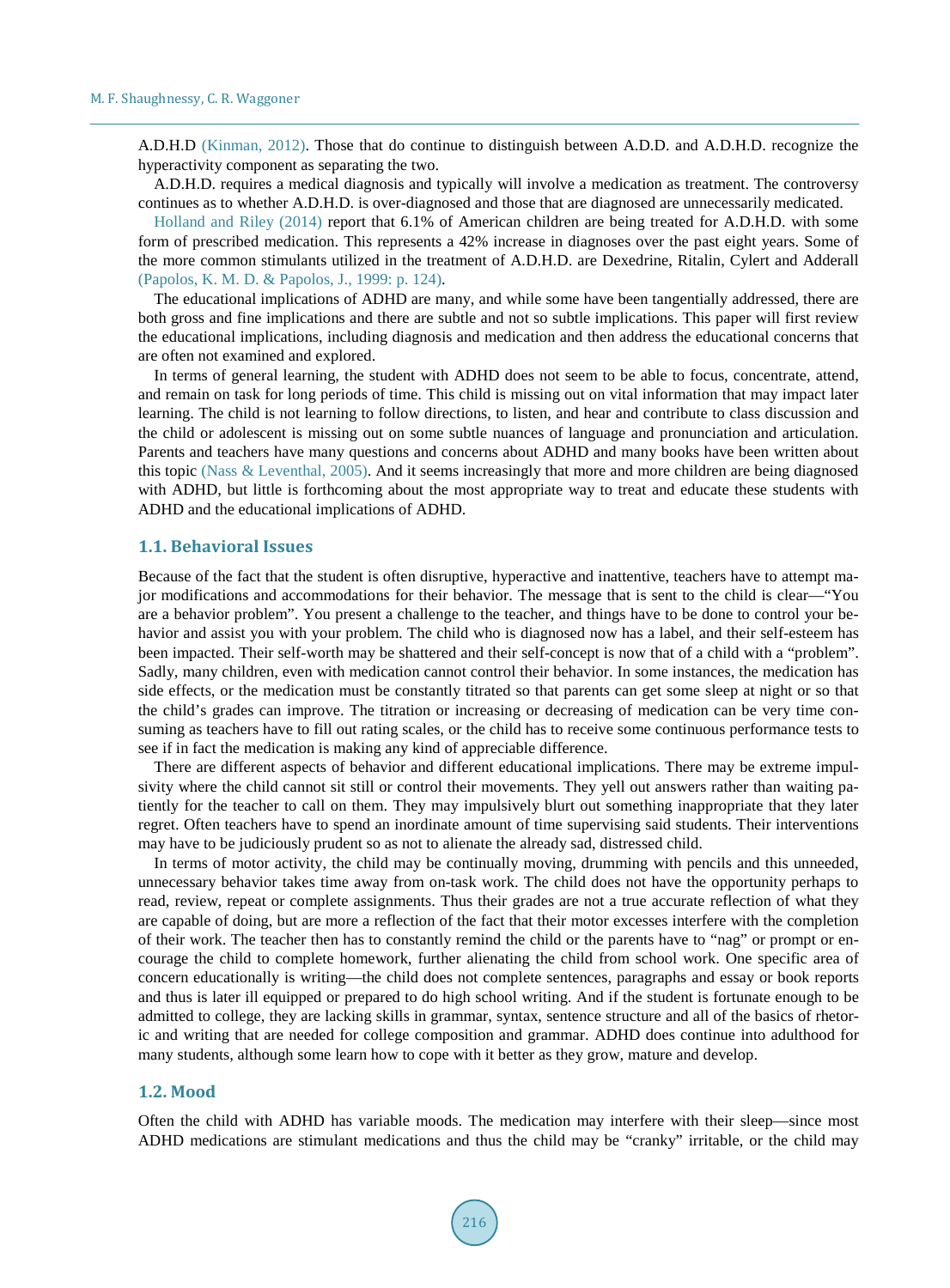manifest the dreaded LFT-Low Frustration Tolerance. Much has been written about the fact that many ADHD kids do not have the same patience level that other students have and this contributes to them often being socially isolated, and loners. Educationally the teacher must often provide an excessive amount of reassurance, and continually compliment the child for on task work completed in a positive manner. The teacher has to perhaps explain to other students that "some pupils have difficult days" and are not always at their best. One of the educational implications of all this is that the teacher's attention is being taken away from the education of other students. Quite often, teachers have not just one child with ADHD in their class but two or three—in addition to other children who might have a learning disability, an emotional or mental health problem or a child with intellectual deficiency.

### **1.3. Organization**

The student with ADHD is often lacking in organization, planning, and structure and the teacher has to be the external supplier of organization for that student. Often a three ring binder is needed to help the student organize their work. Often a notebook is required for the student's homework. Often a list is required so that the pupil can remember to bring certain materials to school. There is often a need for the pupil to clean out their desk or locker on an ongoing basis. If the child is not externally organized, in all probability, the student is not internally organized in terms of their own cognitive structures. Their approach to learning maybe haphazard and chaotic. Or there may not be any rhyme or reason to the way in which they approach any type of assignment. Often an extra set of textbooks is needed for that child at home. The parents may have to provide an organizational framework at home in terms of time to begin homework, take breaks and to keep their pencils, pens or even their I pad organized. Lists of materials may need to be constructed.

Some teachers procure colored three ring binders, and place the subjects (Math, English, etc.) on the outside of the three ring binder. Some teachers purchase these items out of their own pockets so as to expedite the success of the child with massive disorganization problems. Students are not "graded or evaluated" on how well they organize their work, or even simple assignments. But structure does help the student to complete tasks and lacking structure, the student will sometimes not persevere, and sometimes fail to complete tasks.

## **1.4. Compliance**

One of the main functions of the school is to assure that pupils are ready and prepared to live responsible, mature, reliable, dependable lives. The teacher may have to continually remind the student about rules, procedures, fire drills, and appropriate behavior. Again, this takes time away from direct instruction—and as any teacher will tell you, instructional time is valuable and once lost it can never be regained. Rules and regulations are part of any school's framework. The child with ADHD may understand these rules, but may have quite a difficult time complying with these rules and trivialities (in their minds). While contingency and behavioral contracts are often utilized to ensure that the student understand the rules and procedures, the student due to their ADHD cannot always follow and comply. If there should be some discipline problem, the school will have to conduct a manifestation determination to see if the infraction was caused by the student's condition. With ADHD children, their failure to comply was not out of maliciousness or malice, but rather a failure of the frontal part of the brain to control impulsivity.

#### **1.5. Language**

Although it has not been extensively researched, it is hypothesized here that a great many students with ADHD lag behind their contemporaries in terms of language. It is only reasonable to conclude that when students are inattentive or hyperactive, that they are not absorbing the expressive language of teachers, who are endeavoring to ameliorate the rhetoric of their students. As such, subtle nuances, verbs, adverbs, and various gems of language are often lost. The student may have the attention and be driven to drivel on the Internet, but such endeavors do not enhance the child's social and interpersonal language nor their receptive language skills. The child may hear quite negative comments about their inability to focus, but not learn the language of the subject in which they are embroiled. In math, they fail to hear the words "subtract" and denominator or numerator. In biology, they miss the words osmosis and mole in chemistry. Thus, they are continually grasping and searching for meaning and attempting to keep up with their contemporaries. Further, since the pupil is not paying attention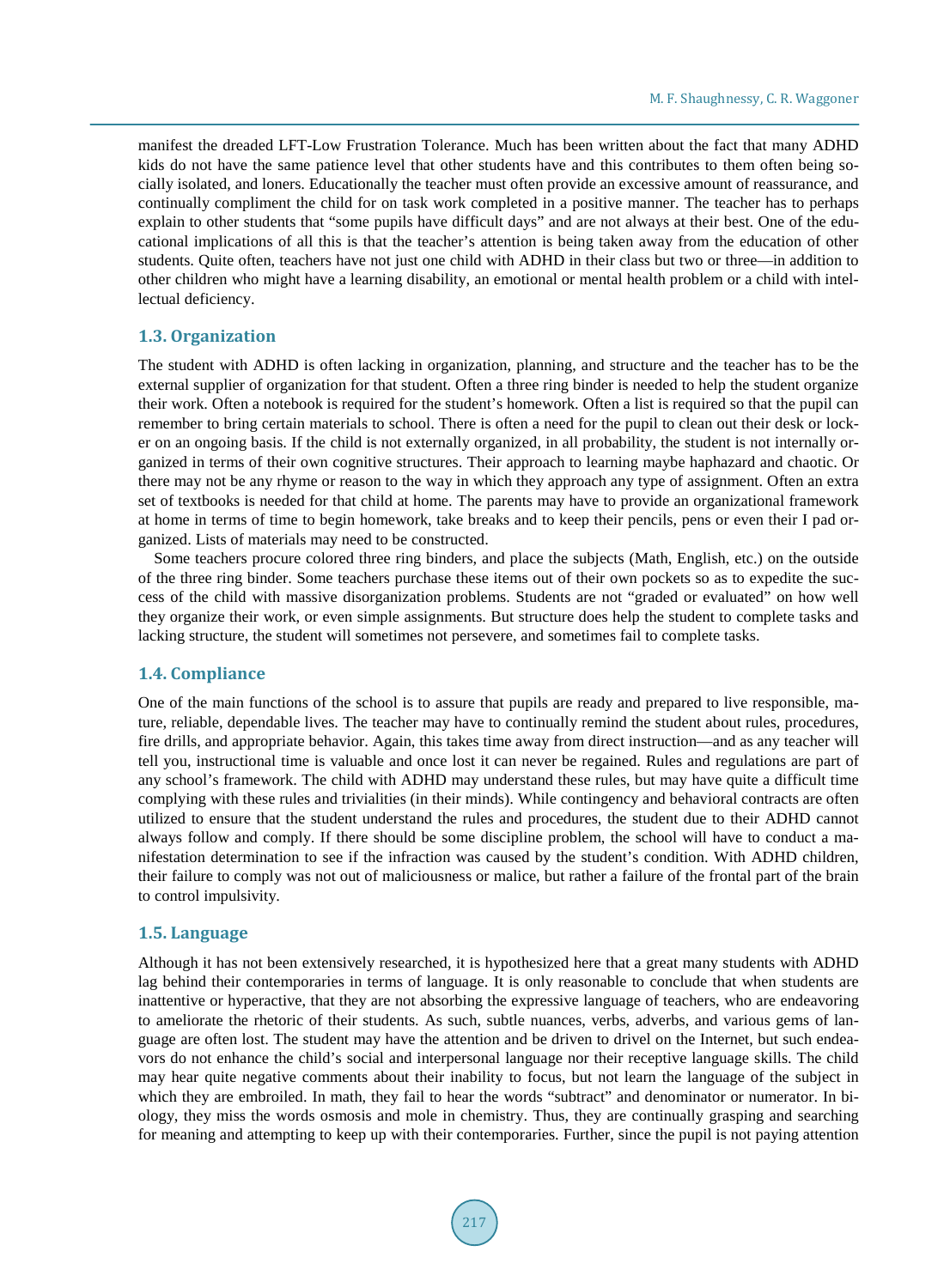to the language of peers, they may fail to hear the rules of the game, and important elements of teamwork and cooperation.

The inattentive child may be less able to express themselves and be exasperated at their inability to describe subtle nuances, and to articulate their feelings, and emotions. This is why counseling is so important for students with ADHD—they can at least spend time with an adult who may listen to them and encourage them and attempt to elicit some mature conversation from them. The counselor can also advocate for them with teachers.

#### **1.6. Academics**

ADHD impacts certain subjects a good deal more than others. Mathematics is one subject that requires intense concentration and what is termed "freedom from distractibility" (in other words, small noises, movements, can impact the child and cause them to go "off task" or to lose whatever concentration they were able to maintain. Mathematics is one subject that also requires a good deal of frustration tolerance-something that most kids with ADHD do not have. Many students do not like math or arithmetic to begin with, and thus a student with ADHD is going to have an even more difficult time sustaining attention over a long period of time. In terms of educational implications, a student formally diagnosed with ADHD should be receiving appropriate accommodations. I emphasize "appropriate" accommodations and modifications here, because not all students receive the most suitable accommodations for various subjects at various grade levels. Indeed, many schools often minimize the needed accommodations indicating that they want the child to function independently or autonomously. Many schools often decry major modifications as they could be quite time consuming and labor intensive for teachers to implement. And the schools are more often concerned with remediation rather than modifications.

Most often, the student will receive preferential seating, or perhaps extended time to complete assignments or other tasks. In other cases, the work load for the child with ADHD will be reduced. Thus, a student with severe ADHD might only need to complete the odd questions instead of both the even and the odd in some assignment. Or they may only need to complete 25 out of 50 multiplication problems. In certain math circles, with story problems, the child may need to have the story problem read to them, so that they would be able to internalize and understand what the story is asking.

One other area of academics that needs to be explored is reading. It should come as no surprise to anyone that reading is an academic area that requires sustained concentration and attention. The child must decode the words, pronounce them internally in a fluid manner, then attempt to link words together to form sentences and then link the sentences together to procure the "gist" of meaning from the paragraph and then attempt to remember the main ideas, and the who, what, when, where and why of the story.

For some students with ADHD, this is an insurmountable obstacle, and the student may fare better if the book was on tape, or even if the child were allowed to read the material aloud. Since reading permeates educational endeavors, if a child has ADHD, then the child is at a severe disadvantage—with or without medication, and with or without accommodations. And one thing that should be pointed out is that across all of the previously mentioned domains, while the child may be on medication, the medication may not last the entire day. Thus, teachers report that the child "begins losing it" around 2:00 p.m. and the teacher is keenly aware and sensitive to these issues. The teacher however, does not have the power or authority to request that the physician increase the medication, and in fact, some physicians are hesitant to increase medication, and will indicate that they practice quite conservatively in this realm.

"Hands on" classes seem to bode well for students with ADHD. However, in certain classes such as shop, extra care and supervision needs to be taken to ensure that the child with ADHD handles machinery and tools properly, and the same is probably true in chemistry and science related subjects.

#### **1.7. Remediation**

Due to their ADHD, many students have simply missed out on a good deal of information. They were not paying attention when the teacher taught about Columbus or George Washington, and thus a later teacher is perplexed when the ADHD student does not recognize these names. Or perhaps the student was not paying attention during long division or "invert and multiply" when doing fractions. Thus, a teacher has to do remediation or even attempt a Response to Intervention approach to assist the child with the missing gaps in their educational experience. This again, takes time from other students who may also be inappropriately mainstreamed into regular education or may have transferred from another school.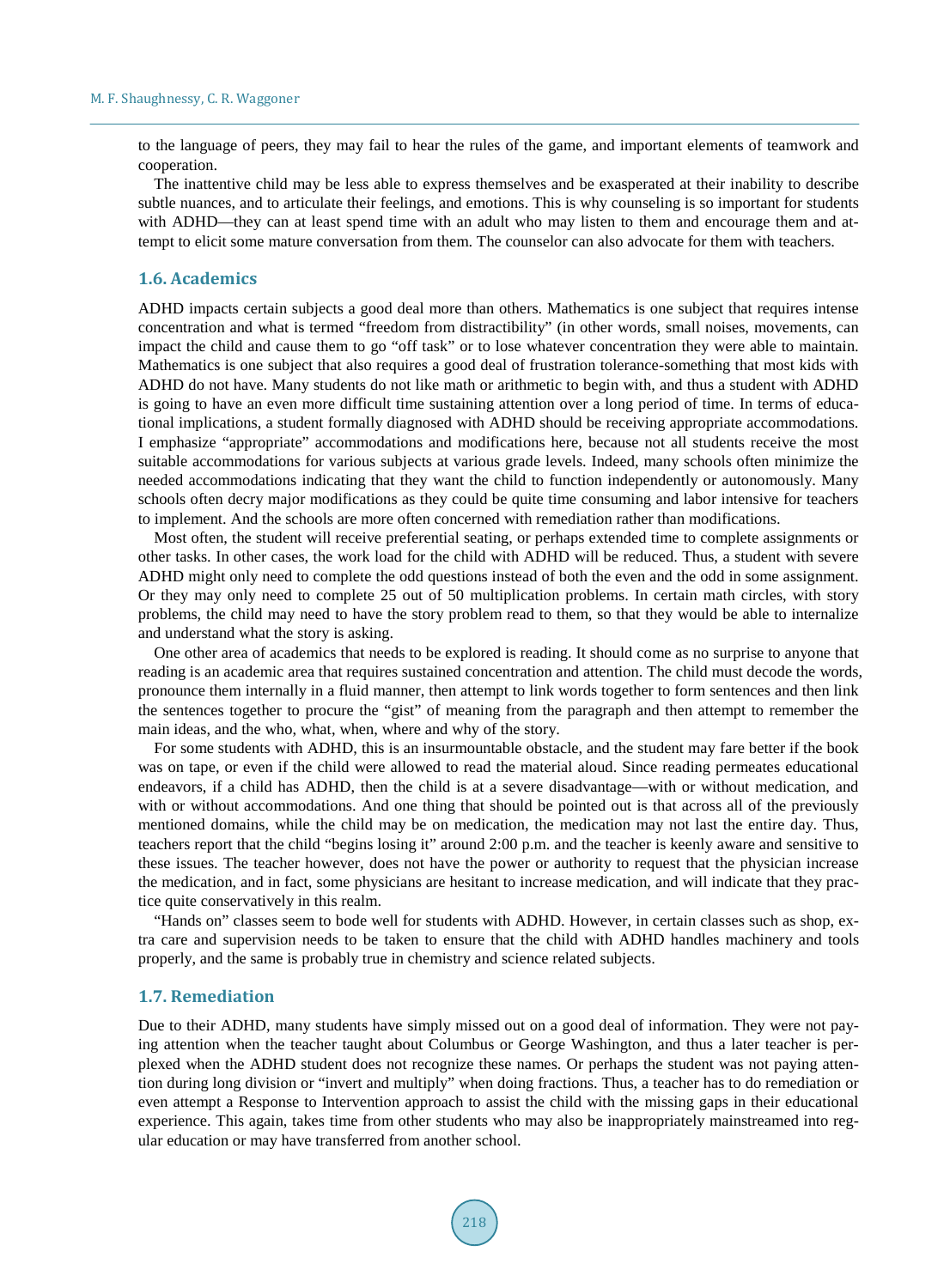This first section has examined just a few of the educational implications of ADHD from the teacher's point of view. The parents certainly have their own point of view in terms of attempting to get the child to complete their homework, study, and review for tests and complete book reports and science projects. Parents see the educational implications in terms of the child's report card and their insight that they may be aware that the child is capable of better work. In fact, the school psychologist may have tested the child and found out the child's I.Q. score from a Wechsler or Stanford Binet-5 test. The school psychologist may also question the accuracy and validity of these I.Q. test scores if the child is not on medication. One wonders how much better the student could have done if they were on medication.

Quite often the educational implications of ADHD is that society loses a child with a good deal of potential as the educational needs of that student are not being met.

#### **1.8. The Educational Implications of ADHD—The Principal's Perspective**

This section of the paper will discuss the feelings of several principals toward A.D.H.D. students, as reported to teachers in their buildings. All of the teachers are cohorts in an educational administration program and this inquiry was done as part of an assignment assessing attitudes about A.D.H.D. The practitioner in the cohort was asked to inquire of their principals and others directly involved with special education what position is taken with the A.D.H.D. child.

# **2. Principals Thoughts Concerning Students with ADHD**

A.D.H.D. symptoms typically contain three sets of indicators; inattention, as the person is easily distracted; hyperactivity, the child may fidget a lot; and impulsivity, the child may blurt out answers or other remarks too quickly. These types of children can create difficulty in the classroom for teachers and often make visits to the principal's office. Speaking as a school administrator for over thirty years, the second author understands that principals and superintendents do not enjoy problems of this nature that often times are difficult to solve. Is Phillip just out of control because of poor parenting when he fidgets and cannot stay in his seat or is Phillip in need of intervention? Principals and teachers are not medically trained and this is why only a doctor can determine whether or not a child has a medical condition such as A.D.H.D. Public school principals and teachers have to be tolerant of behavioral differences, along with meeting the growing demand of testing. Many teachers still view the inclusion of students with disabilities into mainstream settings as difficult and stressful.

To quote [Swaab \(2014:](#page-8-0) p. 327) "we all start life with a host of possibilities and talents but also many limitations, like a cognitive tendency to addiction, and a set level of aggression, a predetermined gender identity and sexual orientation and a predisposition for ADHD." If Swabb and others are correct, our hypothetical "Phillip" cannot be faulted for the challenging behaviors that he manifests.

I (C.W.) have viewed countless children in both the classroom and the playground and often I have witnessed children that talk excessively, always seem to be on the go, squirm in their seats and/or tap their hands or feet, and have trouble waiting their turn, not to mention raising their hands and leaving their seats in an excited manner when they have an answer to give. Lots of children appear to me to have been symptomatic of A.D.H.D., although only a select few were on any type of medication.

While students "back in the day" were left to fidget or sent out into the hallway or to the principal's office, schools today are doing more to accommodate students with A.D.H.D. While medication is still the most common solution, some schools are utilizing exercise balls instead of desks, exercise breaks, and Hokki stools. Exercise is known to increase levels of neurotransmitters. Any type of physical exercise can have a positive effect on a student with A.D.H.D., not only helping to contain classroom behavior, but positively affecting the wellbeing and attitude [\(Rowh, 2014\).](#page-8-0)

As a superintendent of schools I was in the habit of running five miles over my lunch hour. When I was superintendent in the Beardstown, Illinois, School District in 1994 there was a male special education student of about the age ten who created nothing but havoc for the teacher. It became my habit to have this child run laps with me on the track, just to get him moving. We would run for about thirty-minutes and then the student would go back to class and I would continue on. This was the pattern for several months and it did in fact, settle the child down during the afternoon until school was dismissed. I never at the time considered this to be an intervention strategy for A.D.H.D., but it appears to have been.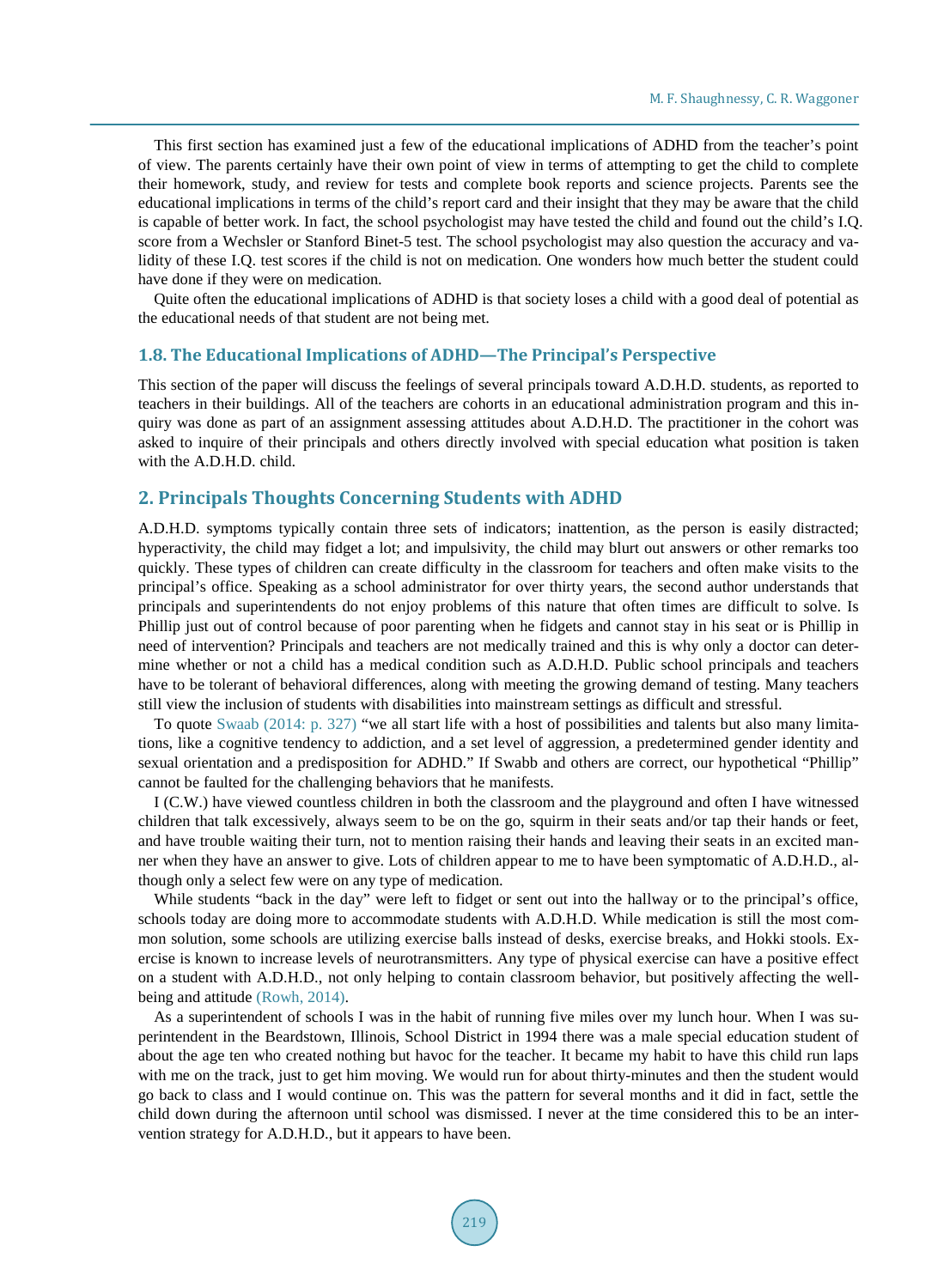In a study conducted in Australia, Avramidis and others have detailed some contextual variables to teachers' attitudes toward inclusive education and we would speculate that these variables are applicable to principals as well (pages 191-121). Among some of the findings reported by Subban and Sharma of the variables are "more experienced teachers appear to foster less positive attitudes than younger teachers; and lack of training in the field of inclusion may lead to less positive attitudes toward the inclusion of students with disabilities into the mainstream settings (page 43)." I (C.W.) believe that it would make for a most interesting study to determine the age and inclusion experience of the principals quoted in this study.

I have reported exactly what the teachers indicated that their administrators stated. Not all of the responses are reported as there are over forty of them. I have attempted to offer a sample of some of the more interesting and representative comments.

A student reports the principal said:

*According to the SPED department*, *ADHD is a very challenging condition for student*, *parents*, *and teachers. There are many views on ADHD at my school and the way in which it should be treated. Often in a staffing the parents are presented with the choice to medicate their children or not. This decision can directly influence the effectiveness of the education of these children.*

*Our school handles ADHD on an individual basis. Not all students with ADHD are under an IEP* (*Individual Educational Plan*) *nor should they be. The goal should be for the child to learn strategies for self-regulation and self-control.*

*I visited with our assistant principal*, *who feels that ADHD is not really a special education classification and may in fact*, *not even be a real diagnosis. He suggested that parents take their child to a psychologist for testing rather than take the word of a medical doctor. He did not feel that as many students are considered ADD or ADHD as in the past*, *but that Autism is more prevalent. He considered it just to be* "*the new buzz word*".

A student reports the principal said:

*When it comes to students with ADHD*, *my principal said that they have a place of importance*, *but they are far from the top of the list. There is so much more going on that the only time students with ADHD create an issue is when they have not taken their medication and are acting out. We as educators are focused on making sure that the entire classroom and the expectations of the entire classroom are met*, *and we cannot focus on every different need of students. I have to make sure that there are translators for the ELL students and that the SPED students have their* "*accommodations*" *that the IEP requires that there is little time for the ADHD student unless they are really acting out. Some resource classes have different activities for the ADHD students to help them manage the ADHD*, *but that only occurs with the students that really need that extra help on it.*

A student reports the principal said:

*Our principal said that we want to accommodate students with ADHD*, *but this isn*'*t the main priority of the special education department because so many students are diagnosed with ADHD all the time. It is the responsibility of the parents and student to make sure if they are on medications that they take it. It is hard to know especially at the younger ages*, *if it is ADHD making a student act out or it is simply that they are a ten-year-old boy with lots of energy.*

A student reports the principal said:

*My principal said that students who qualify for Special Education under OHI as a result of ADHD are really quite a few in our school. I do not see as many students with this diagnosis as in previous years when it seemed to be more prevalent. I feel that the diagnosis of ADHD is somewhat of a catchall for describing a child who exhibits a number of inappropriate behaviors. We provide practical suggestions to teachers so that these students can access the curriculum in the same ways as most of their peers*, *which is what is most important.*

A student reports the principal said:

*In my small community I feel like the* "*real attitude*" *toward ADHD is that it is something that students just need to figure out*, *and that in a way it is made up. Students just need to learn how to cope*, *but a few of our teachers do make accommodations. In our school no one has an* "*actual*" *diagnosis on record. This is not necessarily because students do not struggle with inattentiveness*, *impulsivity or hyperactivity*, *because they do*, *but rather I feel it is a reflection on the stigma associated and the belief on the part of the parents.*

*On Thursday I sat with a parent at a parent teacher conference who told me she has thought that her son has ADHD since he was quite young* (*he is now in the* 10*th grade*), *but she didn*'*t want anyone to know and she was trying to get him through school without medicating. I feel that there is a lot of misinformation concerning medication and certainly like anything it can be and is abused.*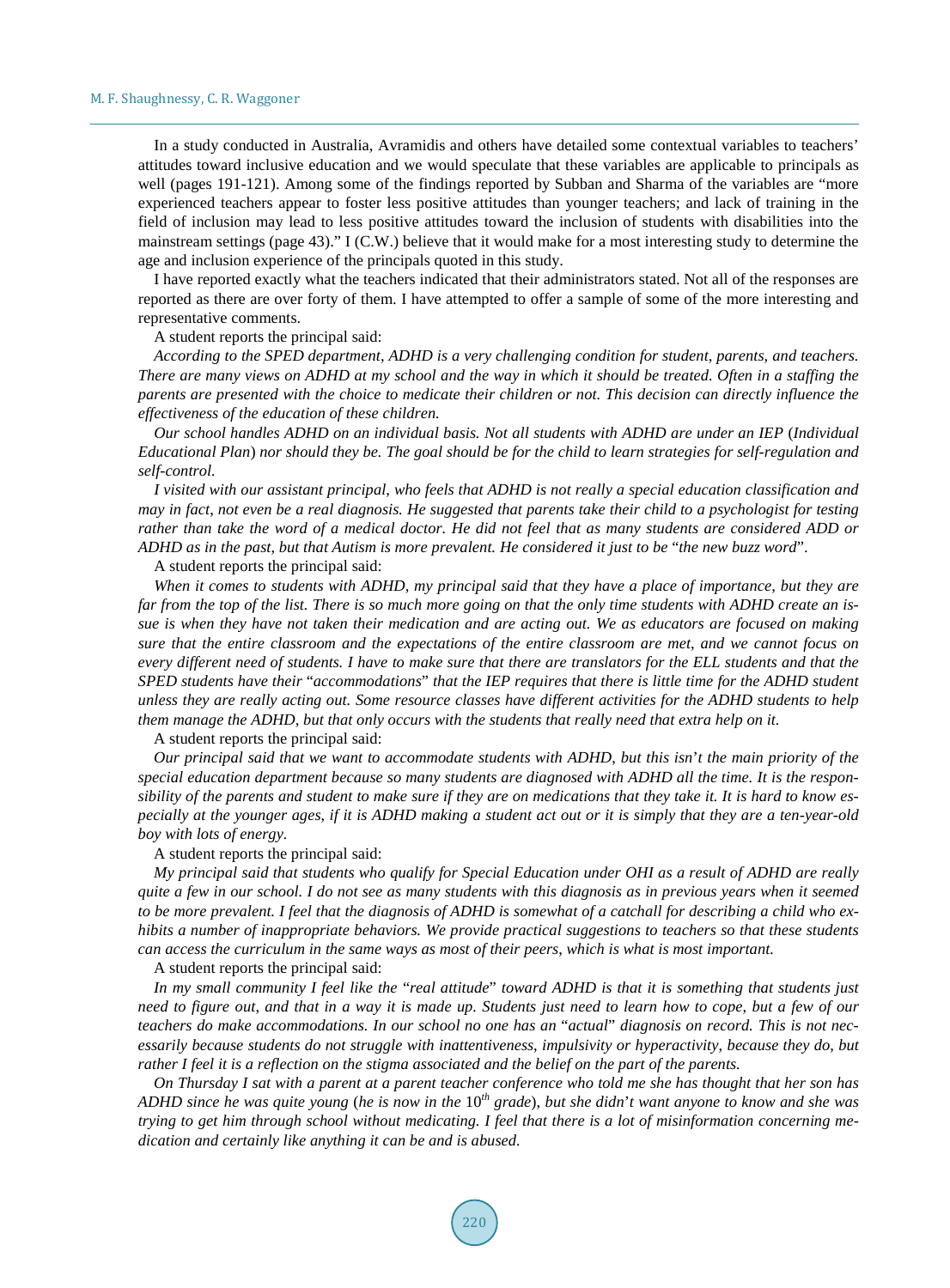*My son-in-law was diagnosed with ADHD in the* 7*th grade*, *but did not like or take medication. He made it through high school*, *college and graduate school. It was at that point he decided to look into medication. In grad school he studied more about it and decided that there was a lot of misinformation about ADHD and he began taking medication. Ten years later he still takes medication. When we were introduced I*'*ll admit that I had kind of a negative attitude about medication*, *but now I am a firm believer that this is the best path for him.*

*Sometimes public opinion*, *not our experience or research*, *drives our thinking. When I was growing up I do not remember anyone diagnosed with anything*, *including ADHD*, *however it is a changing world and it seems that now everyone is on some sort of medication.*

A student reported the principal said:

*Depending on who you talk to about ADHD*, *the attitudes vary. Some believe it to be a true health impairment while some view it as* "*always denied hard discipline.*"

*When a parent or teacher brings up a concern about a child being hyper-active the actual screening must be done by a certified medical doctor*, *a certified psychologist*, *or a certified diagnostician. Until recently I thought that only a certified MD could diagnose*; *however*, *I recently learned that a certified clinician can also diagnose.*

*If the child is ADHD he*/*she can be placed into special education receiving either a* 504 *plan or IDEA. A behavior intervention plan can be created.*

AUTHORS' NOTE: There were a few principals reported to question the validity of ADHD. It would be interesting to determine the age of those that doubt the diagnosis from those most recently new to the principalship.

A student reported the principal said:

*At my school students must be diagnosed with ADHD by a school psychologist or medical doctor. ADHD is a medical condition and if it is truly manifested in a student then medication is beneficial along with diet and proper accommodation. Students with ADHD should be encouraged to learn behavioral strategies.*

A student reported the principal said:

*As a principal in a preschool*/*kindergarten building I have found that there are differences in attitudes between preschool teachers and kindergarten teachers when it comes to ADHD.*

*Teachers of preschool students state that the younger the child*, *the shorter the attention span. Preschool activities are designed to allow students to be more active*, *to have greater freedom of choice*, *and to have shorter periods of seat time. Preschool children are challenging but ADHD is not the real issue. A child could have sensory issues or delays which mimic some ADHD characteristics.* 

*The kindergarten teachers seem to dread the term ADHD. Although the students are older*, *many kindergarten teachers say that the students are* "*exhausting*", *demanding too much attention making them difficult to educate. Kindergarten teachers are more* "*pro*" *medication*, *which of course takes an official diagnosis.* 

AUTHORS' NOTE: I (C.W.) was surprised by the response of this principal. I would have expected that kindergarten teachers would have more tolerance for squirmy children as they are not that far removed from preschool.

A student reports the principal said:

*Students with ADHD are generally treated no differently than other students. The only exception is when a student may get into trouble for some behavior connected with his*/*her ADHD and then I might reconsider the consequences to accommodate the student*'*s unique circumstances.*

A student reports the principal said:

*I am supportive to my special education staff who are the true heroes. The special education teachers are the ones that mainly deal with the ADHD students through the IEPs*, *adjusting modifications and working with the regular education teachers. I am part of the IEP process in the beginning.*

*We have many students with ADHD and it is disheartening when they are too highly medicated and turn into a zombie. Some parents are in denial about their kid being ADHD.*

AUTHORS' NOTE: Many principals and members of the class expressed the concern that students were being over medicated.

A student reports the principal said:

*As a person that has to deal with ADHD children at school and who has a child with ADHD this matter hits home. I attended a parochial school as a student and was constantly disciplined for fidgeting*, *moving without permission*, *etc. I was never medicated or diagnosed*, *but looking back and realizing the issues then and the fact that I still have them*, *I know that I have ADHD and have empathy for children and adults that do. My son who I*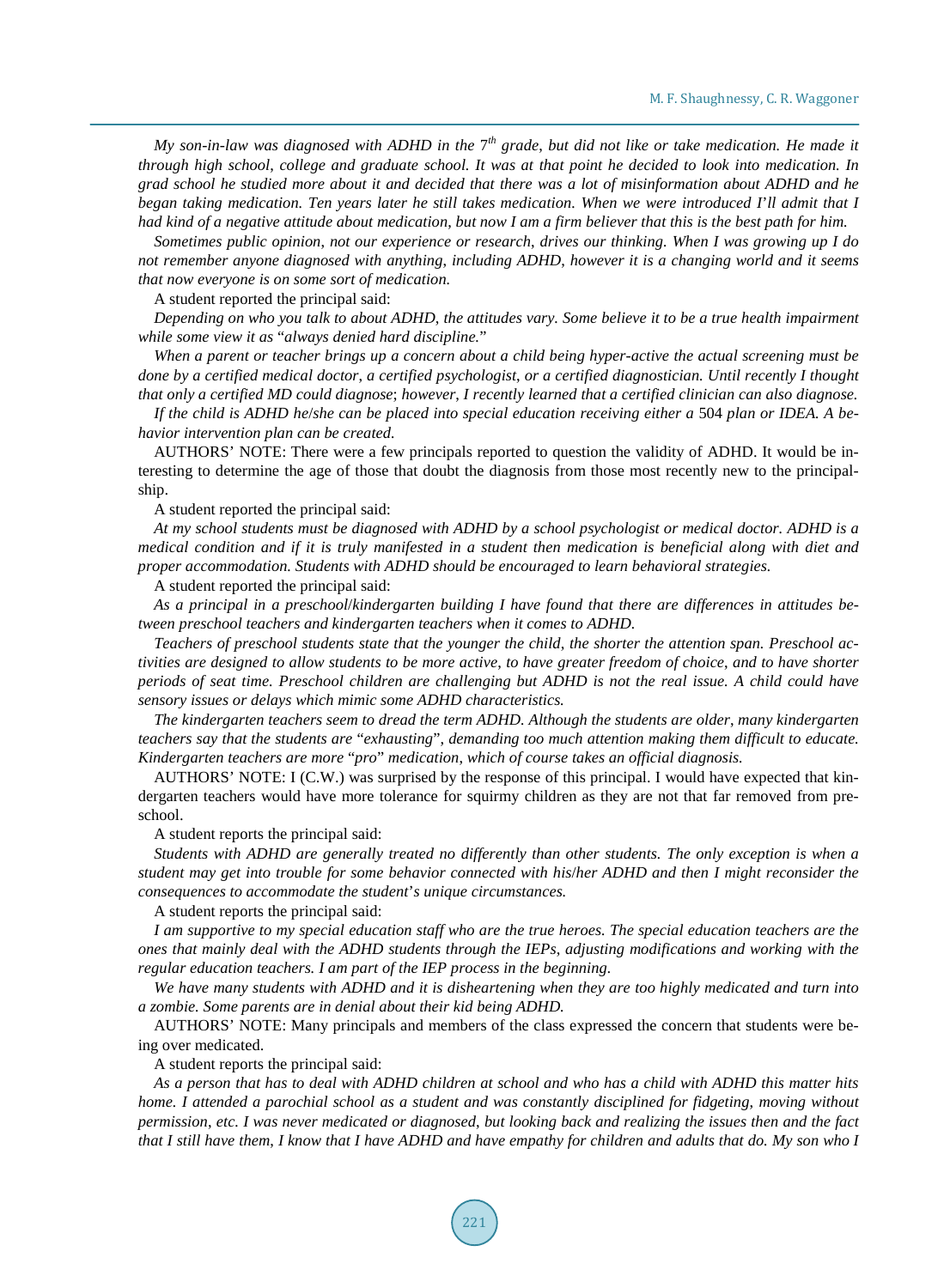*referred to was almost placed in special education in kindergarten because of his ADHD*, *but with medication he turned out to be a* 4.0 *student. He is currently in college studying to be a teacher himself.*

*Our school has a large amount of students with ADHD and accommodate as per the* 504 *plan on file. It is our job to reach all students no matter what the circumstances.*

AUTHORS' NOTE: Several principals and teachers taking this class reported that ADHD had impacted their family members, or they themselves suffered from ADHD whether or not it had been diagnosed.

A student reports the principal said:

*Well*, *what makes them any different than any other student at the school*?

A student reports the principal said:

*We have a good deal of students identified with ADHD and we have some that struggle with similar issues*, *but are not yet identified.*

A student reports the principal:

*My principal did not have anything to say about the subject. The student speculates that this may be because the school does not have any special education teachers other than a reading therapist that works with children with dyslexia. My experience is that there is zero done for students with ADD*/*ADHD in my school.*

AUTHORS' NOTE: It seems difficult to believe that a public school would have no special education teachers. Often the accuracy of statements made by teachers is often questionable.

A student reports the principal said:

*Student accommodations for ADHD are often recommended at our school*, *but these accommodations are often not practiced by the teachers themselves. While it may be a poor excuse*, *most teachers get so busy in planning and assessing that the finer details like accommodations for special education kids are not followed to the extent they could and should be.*

AUTHORS' NOTE: As an instructor of prospective principals I find it disconcerting to understand the leadership style of this principal.

Another student reports the principal said:

*At my school*, *the teachers do not deal with students with ADHD as we do not know who they are and we are not expected to treat them any differently. It is expected that whatever issues students have ADHD*, *ADD*, *Autism*, *etc.*, *they are expected to have it under control. All of the students*' *actions have consequences and they are not treated any differently.*

AUTHORS' NOTE: The principal of this student is in charge of a private parochial school.

A student reports the principal said:

*Our special education director has had recent classroom experience and feels that ADHD is over-diagnosed. She sees quite a number of students who are having attention difficulties in the classroom that do not have qualified learning disabilities and are receiving services and accommodations that should not be. Our goal as educators is to prepare students to actively participate in the post-school environment*, *so parents and teachers need to work on strategies for perseverance without a list of modifications and accommodations. I agree with her analysis.*

## **3. Conclusions**

The results of this study are limited to students in a principal preparatory class that are also actively teaching in a school. The assignment was for them to ask their principal what the principals' ideas/impressions/thoughts were about ADHD students. There were over thirty-five responders to the assignment and in this study I (C.W.) have reported seventeen that are representative of the principals' responses.

While the answers are interesting it is hard to draw any conclusions about the responses. I am pleased that most of the administrators said that they supported the reality of an ADHD diagnosis and that accommodations need to be in place for these students; not all felt this way.

The idea that we are over-diagnosing and over-medicating students with a diagnosis of ADHD was a recurrent theme.

Many principals and students in the class said that immediate family members or they themselves had issues with ADHD. In fact, out of responders (both principals and members of the class) fifty-two percent made this statement.

It is quite apparent from the comments that different communities treat special education in general and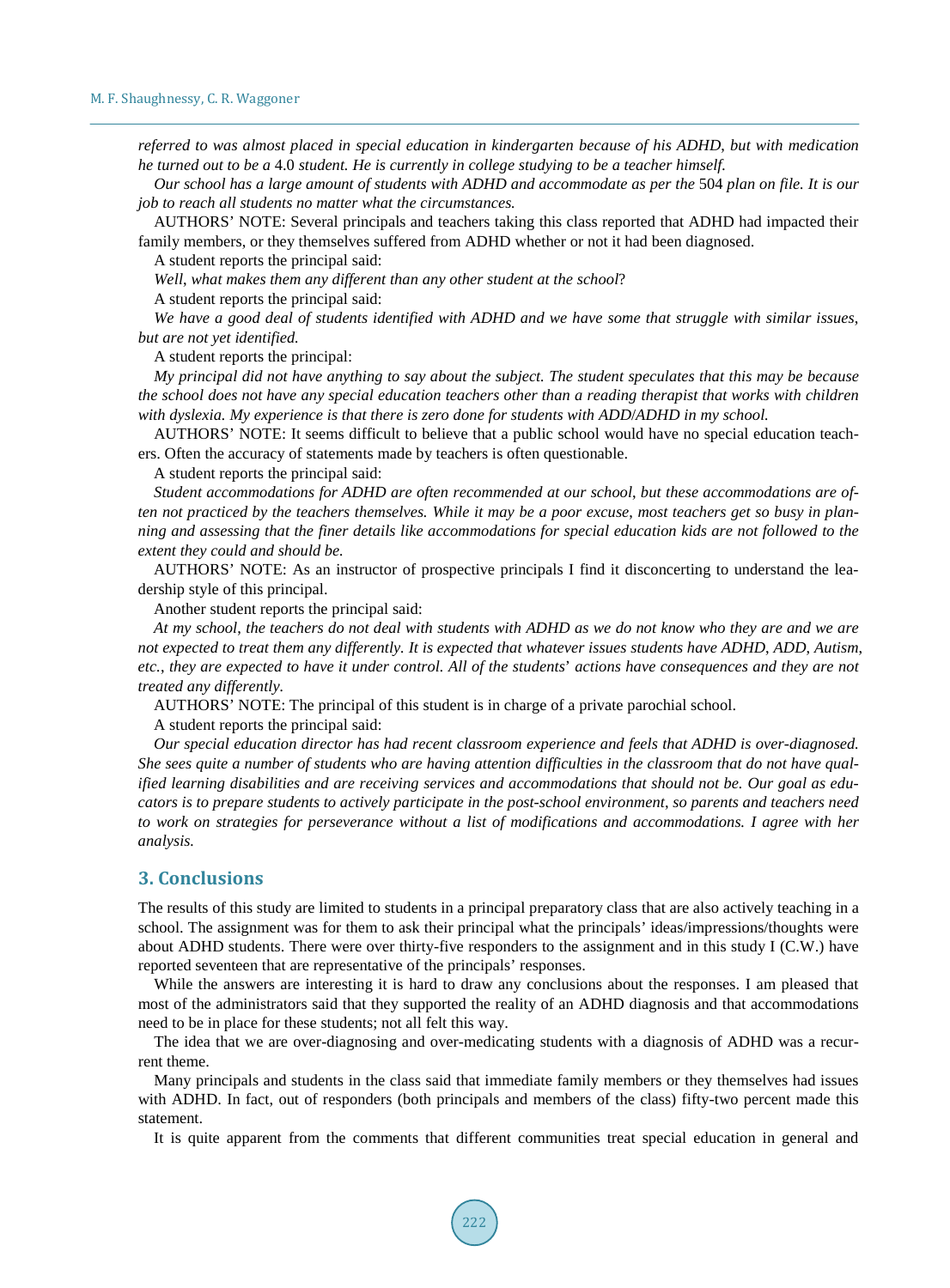children with ADHD differently. It is also quite apparent that there are educational implications of ADHD, but attempting to validly accurately, reliably measure them is problematic and requires future research.

In no instance, was Section 504 mentioned. This is simply an observation, although many teachers, counselors and principals indicate that they are not aware that ADD and ADHD are covered under Section 504 and that principals , teachers and others are supposed to make appropriate accommodations and if needed, modifications.

#### **Summary**

This paper has attempted to review the condition known as ADD or ADHD and some sample representative comments from principals have been elicited. These comments reflect a cross section of beliefs, values, attitudes and philosophies regarding ADD and ADHD. There are some critical issues regarding the educational implications of ADHD which need further exploration.

#### **References**

<span id="page-8-0"></span>Armstrong, T. (1995). *The Myth of the A.D. Child.* New York: Penguin Books.

Holland, K., & Riley, E. (2014). ADHD by the Numbers: Facts, Statistics, and You. [www.healthline.com/health/adhd/facts-statistics-infographic](http://www.healthline.com/health/adhd/facts-statistics-infographic) 

Kinman, T. (2012)[. www.healthline.com/health/adhd/difference-add-and-adhd](http://www.healthline.com/health/adhd/difference-add-and-adhd)

Nass, R. D., & Leventhal, F. (2005). 100 Questions and Answers about Your Child's Attention Deficit Hyperactivity Disorder. Sudbury, MA: Jones and Bartlett.

Papolos, K. M. D., & Papolos, J. (1999). *The Bipolar Child.* New York: Broadway Books.

Rowh, M. (2014). Schools Learn to Outsmart ADHD. [www.districtadministration.com/article/schools-learn-outsmart-adhd](http://www.districtadministration.com/article/schools-learn-outsmart-adhd)

Swaab, D. F. (2014). *We Are Our Brains.* New York: Spiegel & Grau.